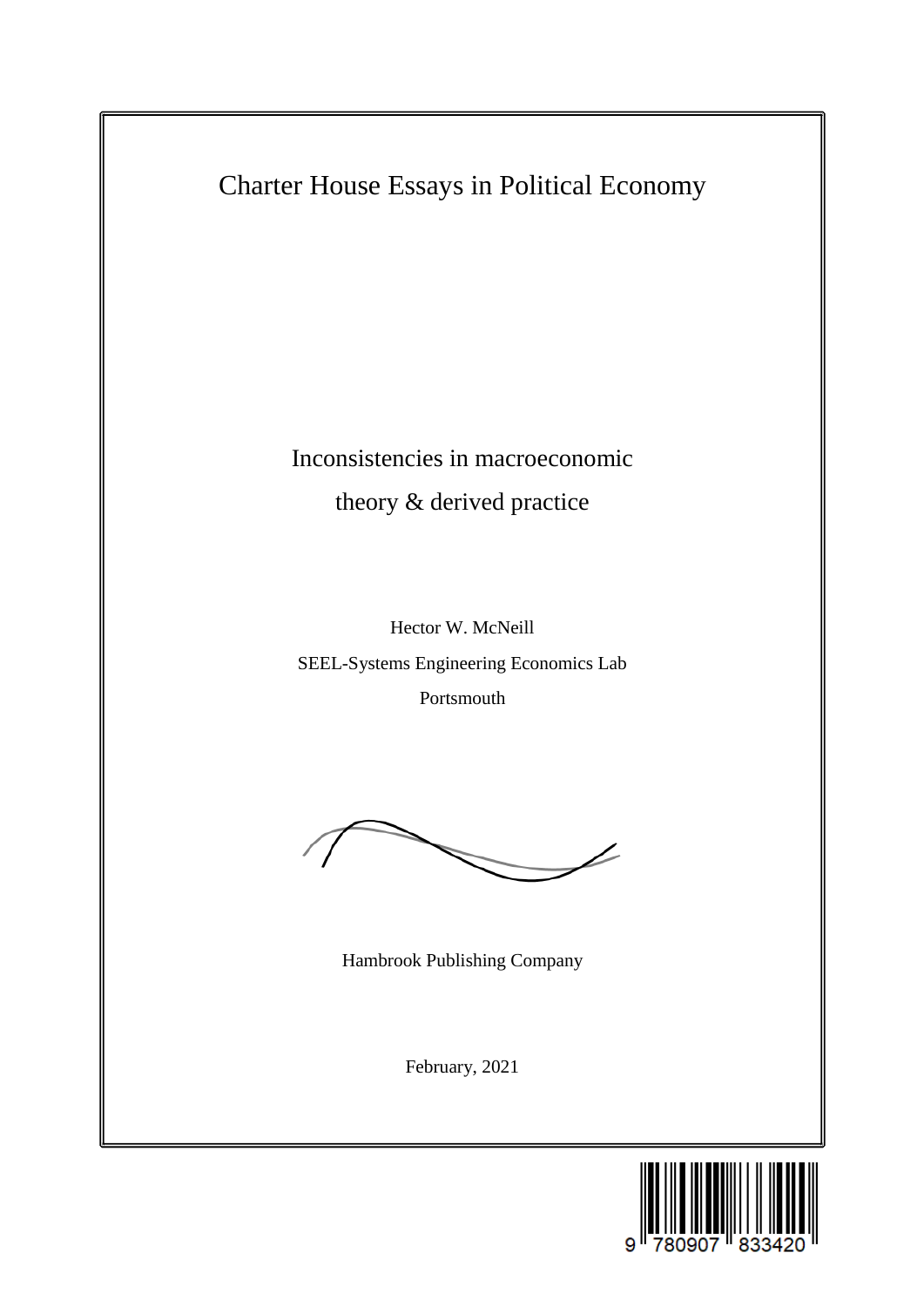# Charter House Essays in Political Economy

*Charter House Essays in Political Economy are a public record of selected papers produced by the Real Incomes Approach to Economics also known as RIO-Real Incomes Objective.*

*Charter House Essays in Political Economic is published by HPC-Hambrook Publishing Company.*

Title: Inconsistencies in macroeconomic theory & derived practice; © 1975-2021 Hector Wetherell McNeill; HPC, 2021, ISBN: 978-0-907833-42-0.

Date of publication: 15<sup>th</sup> February, 2021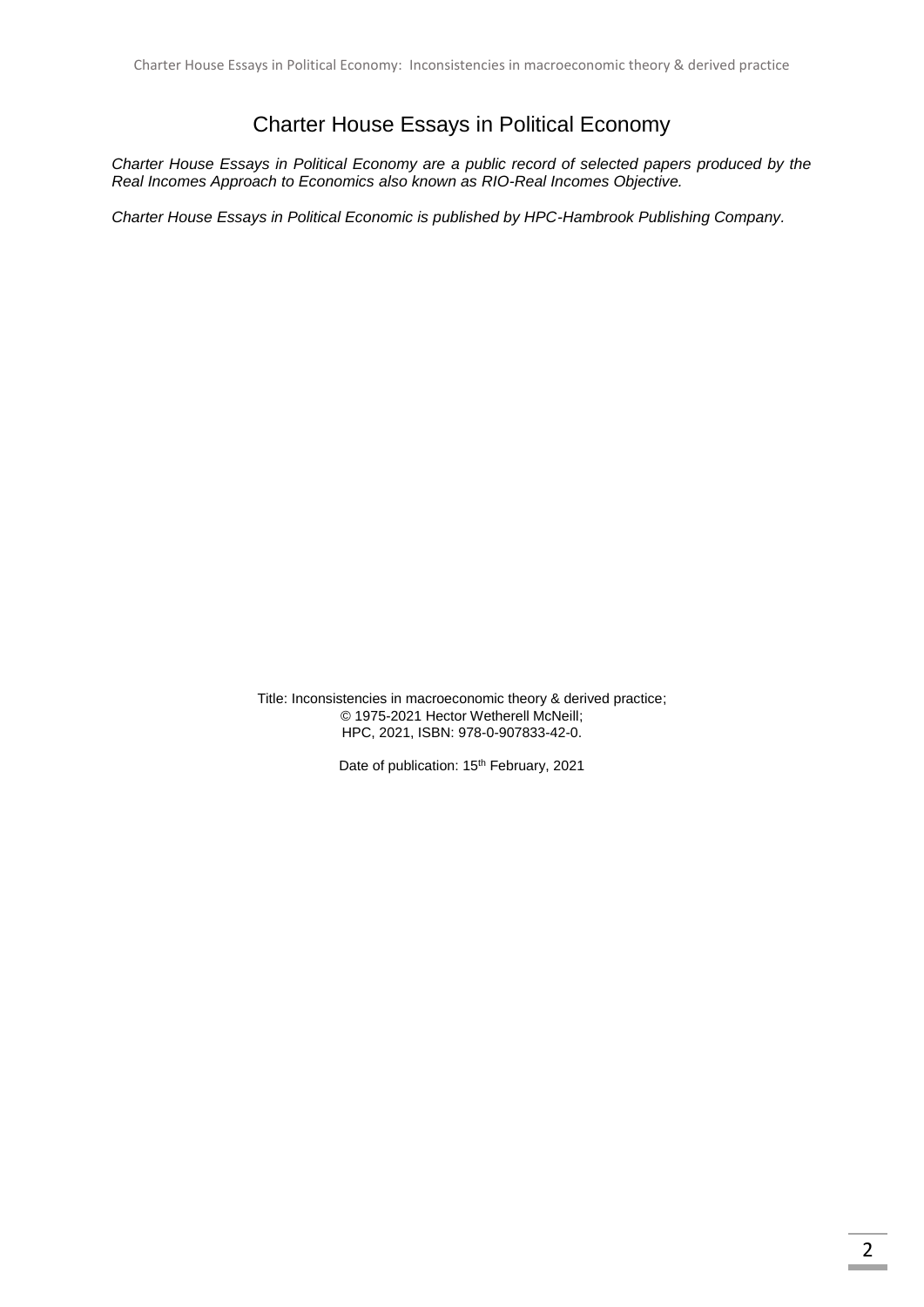# Inconsistencies in macroeconomic theory & derived practice

In the third Economic Brief, "Technology, technique and real incomes" two fundamental gaps in Keynesian and monetary theory and, indeed, practice, were identified. These are:

- Operation structures: no structural relationship to innovation, technology and productivity
- Human capital: no connection to the enormous significance of learning in bringing about innovation in technology and techniques.

# Historic gaps leading to an intellectual deficit

These two undisputed facts can be understood from the standpoint of history.

Monetarism arose in the distant past and was never intended to have any regard for the human dimension other than imposing lower wages across the board, if the national economy was out of balance. This enabled interest rates and exchange rate adjustments to bring the country "back into balance". So far, monetarism has not adjusted to the fact that we now live in a country that has universal suffrage, so treating labour as just another factor of production needs to be replaced by a system that recognises the role of individuals in a democracy<sup>1</sup>.

Although some politicians have stated that there is no such thing as society, all constitutions of merit make this assumption in order to establish guidance in ways and means to uphold the common good.

Keynesian fixation with employment , the major issue at the time of his publication of his "The General Theory" has created a mindset that, even today, transitions into a "New Deal" mentality of generating employment through public works on just about anything.

In both monetarist and Keynesian standard texts the issue of the levels of competence of each individual as contributors to productivity and the nature of technologies in complementing human effort remain completely ignored.

In spite of excellent work by economists in the areas of learning and the role of technology in improving economic productivity, the failure of the mainstream macroeconomic theories and practice to incorporate this work has resulted in monumental intellectual gaps which have created significant practical inconsistencies between policies and fundamental economic and social objectives.

This has been caused, to a large degree, as a result of a failure to apply a systems approach in economics teaching in universities, including post-graduate work. This has hobbled the development of relevant macroeconomic theory and policy advances as a result of functional gaps creating incoherence between operations in the real economy and representations in macroeconomic models. Mainstream macroeconomic theory and practice has not advanced sufficiently to accommodate the existing knowledge concerning the potential of intellectual and practiced competence and contributions of constituents and of technologies to community wellbeing.

This dumbing down of macroeconomics has been apparent since around 1971 when the gold standard collapsed. How this has happened and the remedies are the topic of a future paper in this series.

# Nominal economic growth

**.** 

Both monetarist and Keynesian metrics of the size of the economy and economic growth are expressed as monetary units. There is a growing association of "economic growth" with changes in "cash flows" such as GNP or even "cash equivalent holdings" in shares, gold or Bitcoin. So, the common determinant

 $1$  The troika management of affairs in relation to the situation of Greece was a case in point of imposing prejudice on the people of Greece for the sake of the satisfaction of actions to transfer assets to financial agencies and companies.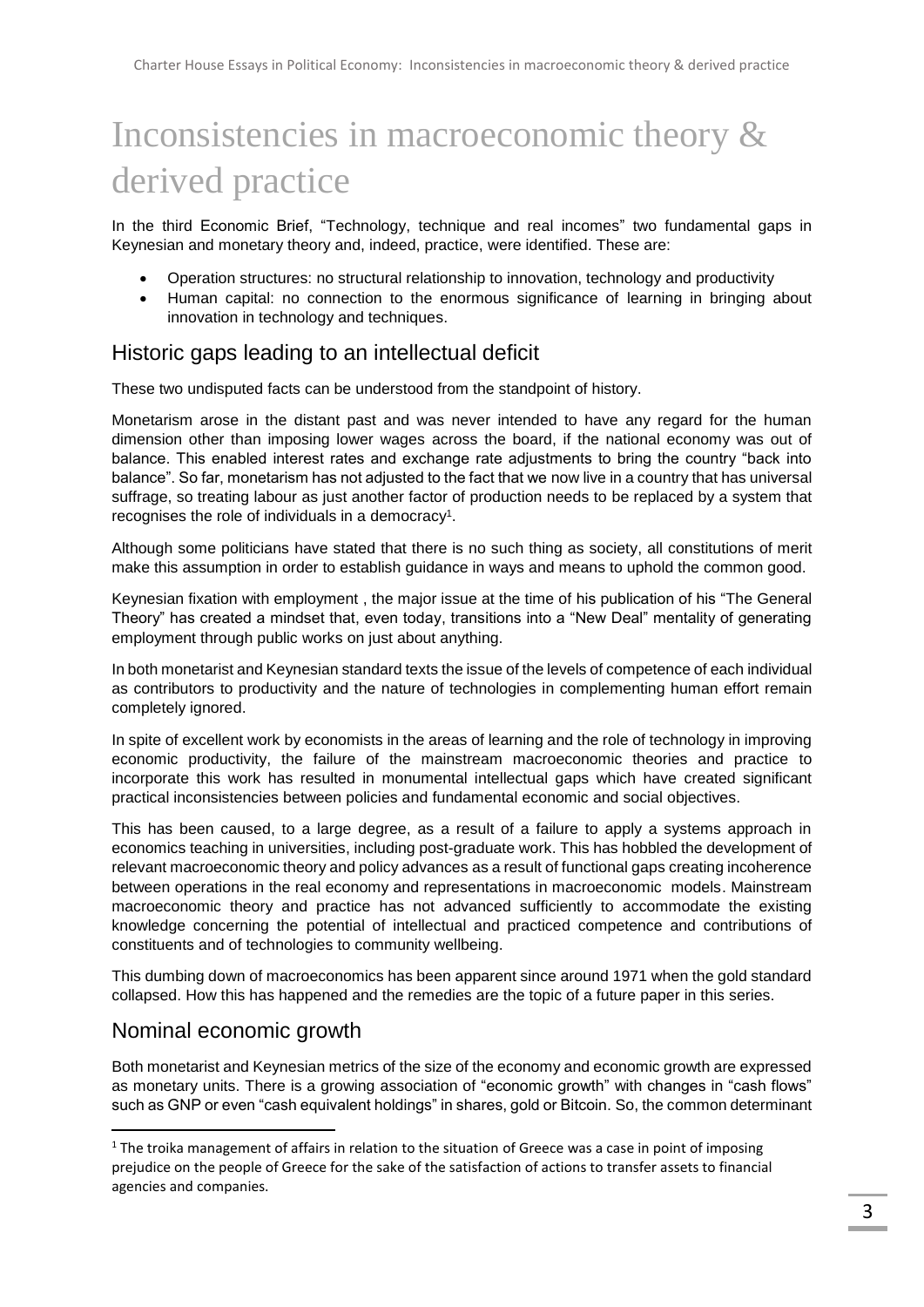here is unit prices. What is exchanged for these prices, the missing determinant, is quite often not discussed in detail. This gap is evident in exchanges in high profile forums concerned with macroeconomics reflected in the constant rotation of the same theories and propositions but which remain irrelevant to the resolution of common economic challenges facing humanity and the planet.

#### Real economic growth

Constituents and businesses have a direct interest in what they can purchase for the nominal amount of cash they have on hand – their disposable funds. For individuals, this includes satisfying a range of needs and for companies satisfying a range of inputs and capital equipment. Lower prices mean the purchasing power of disposable funds is higher. For consumers this means their real incomes are higher because for a fixed sum of nominal currency units they can purchase more real goods and services to satisfy their needs. For businesses lower input and capital equipment prices mean reduced input and operational costs and as a result the possibility of raising margins as well as saving funds to invest while earning the same income. Real growth, being able to purchase more "real objects", therefore is not the same as growth in nominal cash flow. Indeed, real growth can involve lower nominal cash flow combined with lower unit prices

# Real incomes

Therefore, real growth, which is of fundamental interest of constituents and businesses is not nominal cash flow growth, but rather a growth in real income. Real incomes are the collection of goods, services, inputs and capital equipment that become accessible by a given quantity of nominal currency.

#### Innovation

Innovation has a very simple definition<sup>2</sup>. Innovation takes place when something it done in a specific location in a different way for the first time. Innovation can be original in the sense no one has applied resources in this way anywhere else before its introduction or it can be the result of transfer, being imported from another location where it is already applied.

These facts are known and normal purpose is to identify technologies that can improve the performance of processes in any particular location by investing in longer term "basic" research to develop knowledge that can contribute at some time in the future to possible innovations in given domains. It is quicker, in terms of economic growth, and more common, to invest in technology transfer. This is less risky because the technologies concerned have been "proven" and the risk of failure in a new location can be assessed.

# Financialization

 $\overline{a}$ 

Financialization is a process that has evolved from dominating trading activities to one that has become dominant in production and services activities. This transition was noted by Thorstein Veblen in 1921:

*"Half a century ago it was still possible to construe the average business manager in industry as an agent occupied with the superintendence of the mechanical processes involved in the production of goods and services. But in the later development the connection between the business manager and the mechanical processes, has on average, grown more remote; so much so, that his superintendence of the plant or of the processes is frequently visible only to the scientific imagination... His superintendence is a superintendence of the pecuniary affairs of the concern, rather than of the industrial plant; especially is this true in the higher development of the modern captain of industry."*

<sup>&</sup>lt;sup>2</sup> Mansfield, E., "The economics of technological change", Chapter IV, "Innovation and the diffusion of new techniques", pp.99, W. W. Norton & Co., Inc., 1968.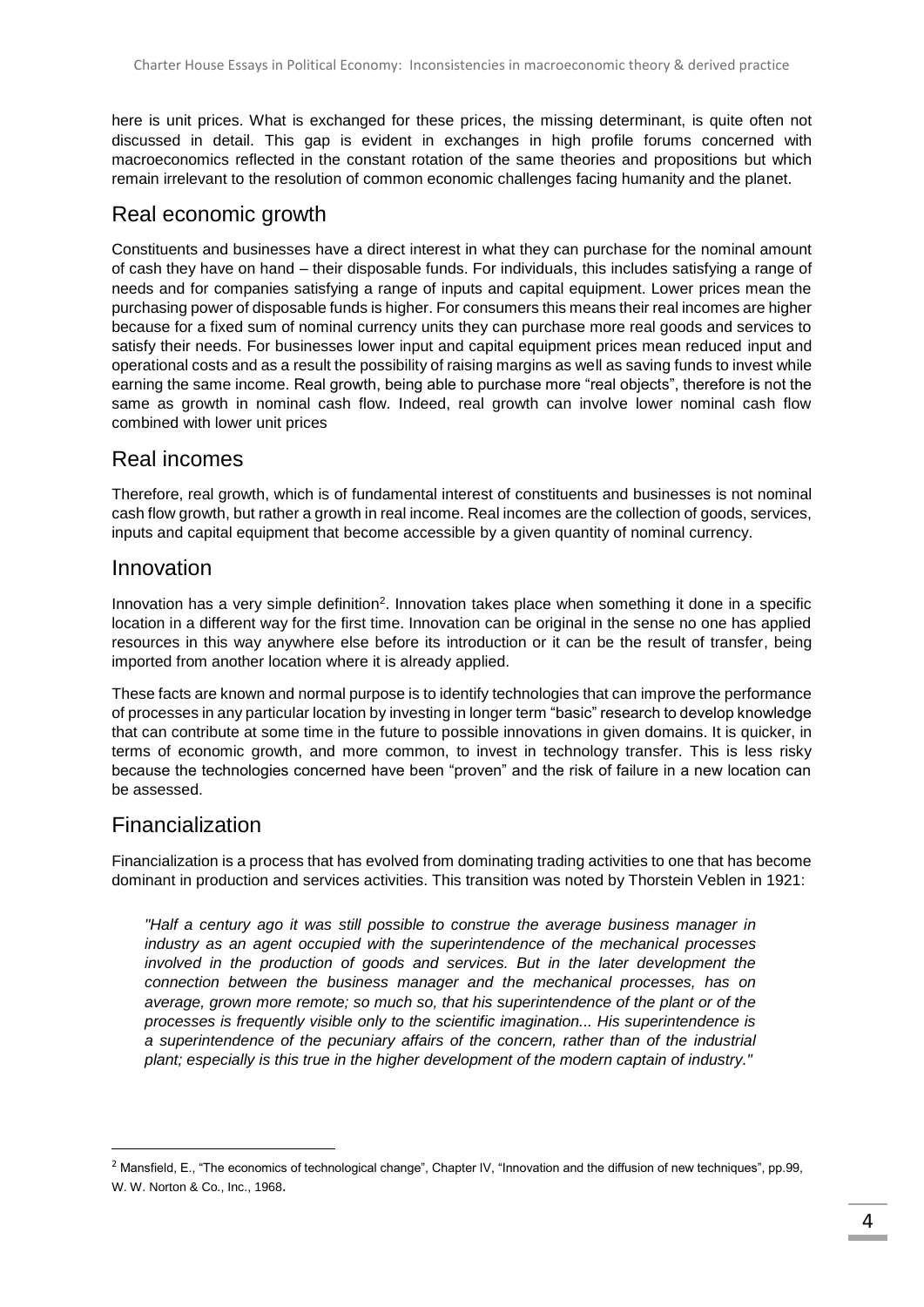Financialization has been driven not only by changing priorities in corporate microeconomic objectives of financial performance but increasingly by the rise of changes in monetary policies following the collapse of the gold standard in 1971.

Not only have corporate objectives become dominated by financial performance the performance of the macroeconomy is increasingly measured in terms of the value of goods in circulation and the general profitability of business. How gross national product and corporate performance is actually achieved have become secondary concerns to those dealing in liquid and semi-liquid assets from money through a range of instruments as opposed to production of goods and services. Such a system feeds off any form of available funds whose price or interest rate cause asset holding to be a profitable activity. Macroeconomic policy increasingly dominated by monetary policy has contributed to the increasing role of money in the form of policies that concentrate on maintaining the state of asset values through inflation.

Financialization has come to dominate Keynesianism and monetarism because since the mid-1970s monetarism became the dominant force in macroeconomics. This is why there has been an accelerating disconnect between a general concern for managing unemployment and the contributions of learning, innovation, changes in technology and techniques in expanding employment. Similarly, there is a disconnect between the general concern with inflation and the contributions of learning, innovation, changes in technology and techniques in moderating prices.

# Production and consumption or supply and demand?

As described by Veblen there has been a distancing of management and policy from the production processes of goods and services resulting in a confusion between production and consumption, on the one hand, with supply and demand, on the other.

Production involves a process of optimization between input costs, process efficiency and unit pricesetting. Included in this calculation is the payment of labour inputs in the form of wages. Linked to worker competence or productivity the level of wages affordable is linked to overall process efficiency. The balance of production and consumption is therefore a dynamic equilibrium between aggregate production of all products, services and capital goods and the aggregate purchasing power of wages from all types of employment and monies saved, resulting in the purchase of all production. Thus, the value of wages paid and corporate investment constitutes the value of consumption<sup>3</sup>. Production affording wages and savings for investment therefore aggregate into total consumption. This is the idealised Say Model of economic equilibrium.

Modern macroeconomic theory and practice do not refer to production and consumption which is intimately linked to human and technological productivity, but rather reference is made to supply and demand. The problem here is that there is an important semantic issue which masks the underlying mechanisms that create monetary aggregates used to quantify supply and demand. Both supply and demand are monetary aggregates. Therefore, a decline in the monetary aggregate or value of market turnover is confused with a fall in supply which is equated with a decline in aggregate demand and a fall in "economic growth". In other words, quite often, a fall in unit prices resulting from competition and rising productivity can achieve a situation that satisfies consumption needs more easily and have money left over. But this can be interpreted to be a decline in conditions or, at least, of "deflation" which is beneficial to consumers of goods and services but very much considered to be a situation to be avoided by monetarists.

# Goods and service price inflation, deflation and the currency

 $\overline{a}$ 

The purchasing power of the currency is determined by its innate exchange value for goods and services and this is determined by the movements in prices. Thus, if prices of goods and services are in general falling the value of the currency rises because more real products and services can be

 $3$  The role of the price elasticity of consumption (pEc) that varies with products, services and disposable incomes is important in securing the balance between production and consumption.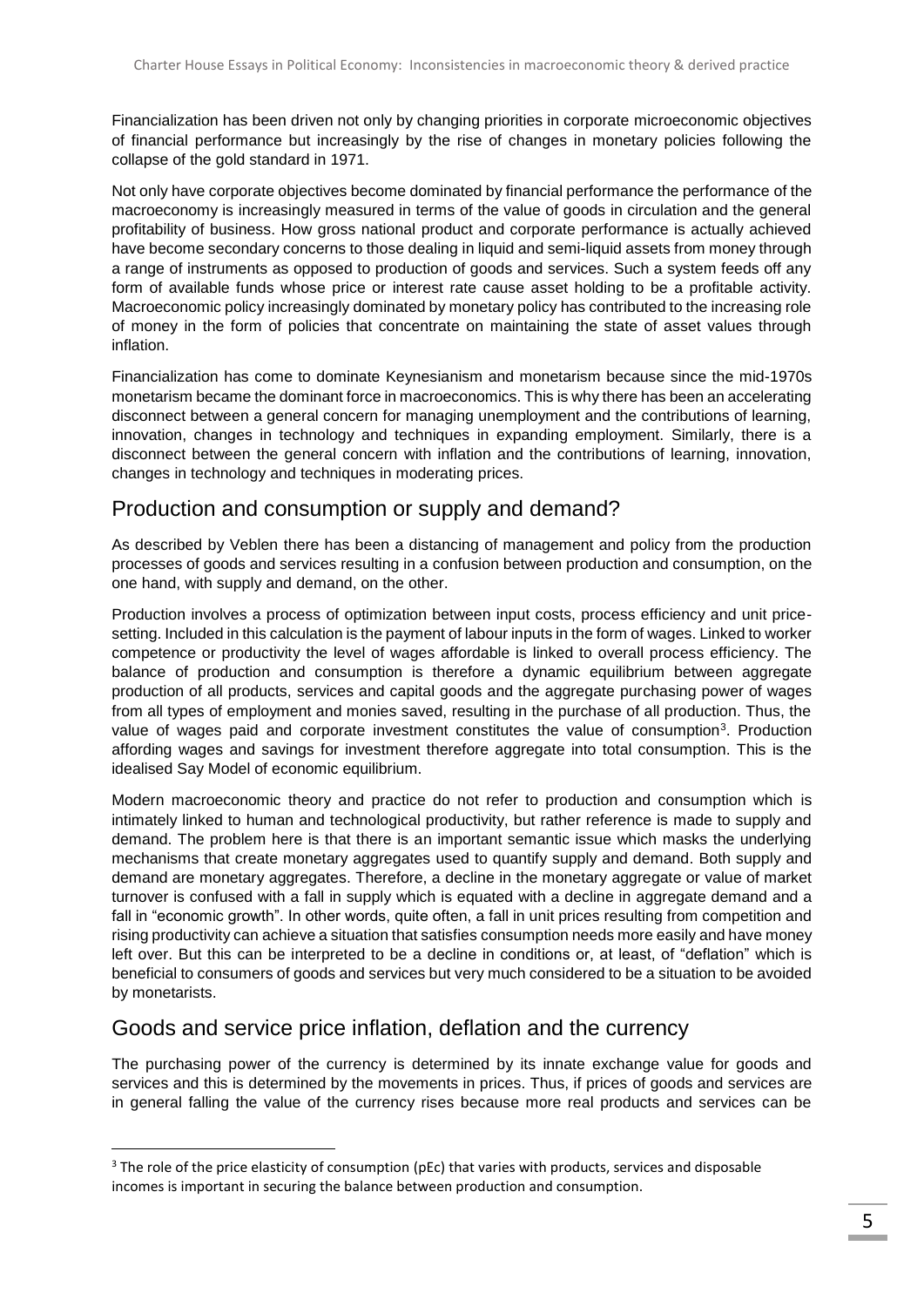purchased for a given nominal sum. If prices of goods and services, in general rise, then the value of the currency falls because fewer real products and services can be purchases for a given nominal sum.

Therefore. inflation lowers the value of the currency and real incomes and deflation raises the value of the currency and real incomes. This is summarised in the graph on the right.

# Assets price inflation, deflation and the currency

As explained in the paper entitled, "*Why monetarism does not work*" excessive amounts of money at low interest rates generally flow away from goods and services markets into encapsulated asset markets. The basic reason for this is because such monetary flows encourage a speculative rise in asset prices. As a result, the participants in these markets can make significant margins on transactions within these markets or by simply holding on to the assets.



#### As can be readily appreciated the participants

in these markets, which are quite separate from the markets supplying products and services, gain no advantage from falling prices is assets. Therefore, contrary to the state of affairs in goods and services markets the purchasing power of the monetary value of the asset holding is determined by ad inverse relationship between assets and its innate exchange value. Thus, if prices of assets are in general falling the value of the currency falls because the wealth of those holding assets falls and also more assets can be can be purchases for a given nominal sum. . On the other hand, if the prices of assets,



in general rise, then the monetary value and wealth of those holding assets also rises because less assets can purchase for a given nominal sum. This is summarised in the graph on the left.

# The real income effects of income sources

Therefore, inflation raises the value of assets-based wealth and deflation lowers the value of assets-based wealth. Therefore, the relative benefits of price movements to the participants in the asset markets, on the one hand, and the goods and services markets, on the other, have an inverse relationship.

In social terms the real incomes of the majority of the population are safeguarded by stable or falling price in goods and services. For those who deal in assets, their